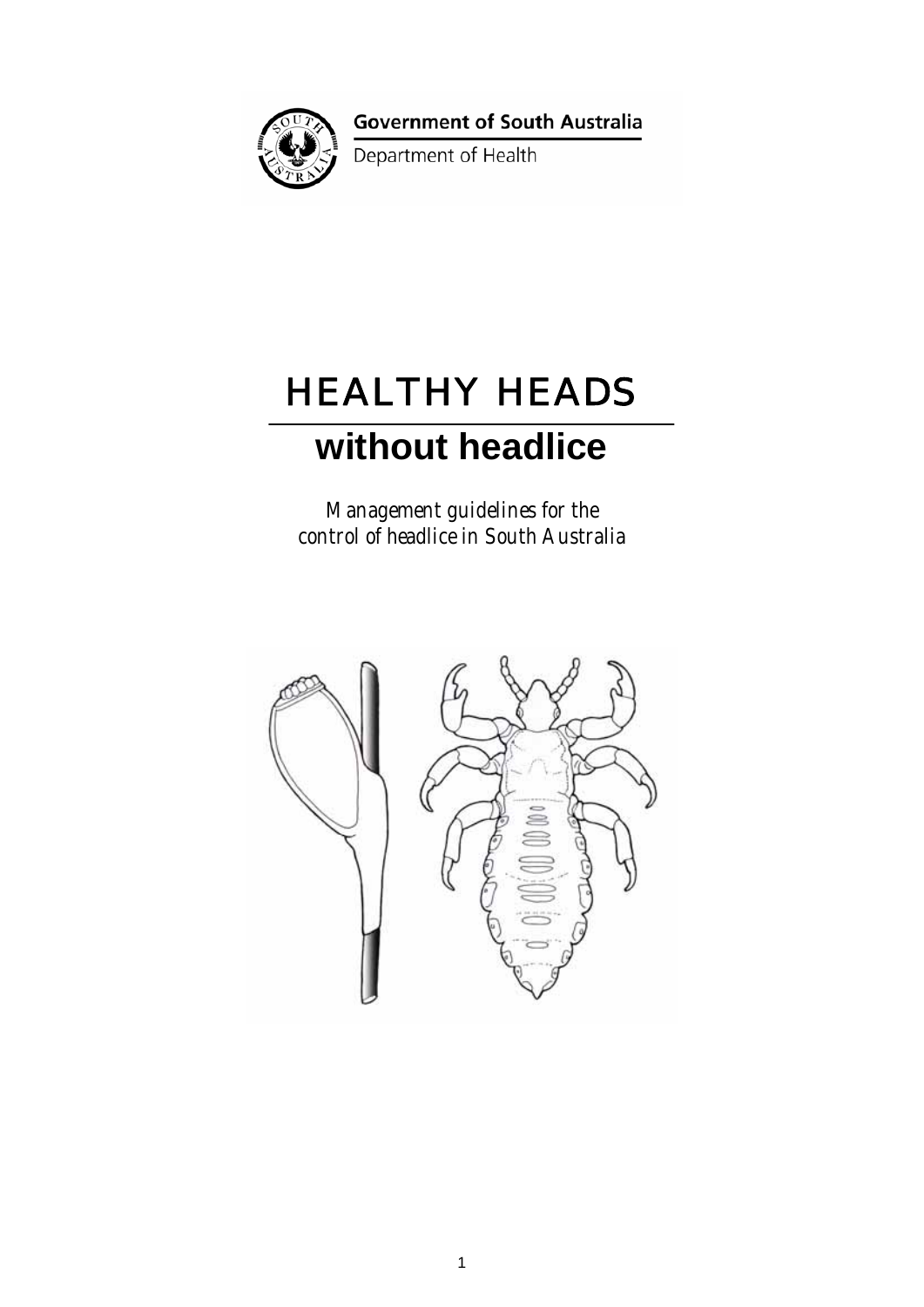#### *Healthy heads without headlice- Management guidelines for the control of headlice in South Australia.*

This publication was originally produced in 2002 by the Department of Human Services in collaboration with the Department of Education and Children's Services, the Yankalilla District Council and the City of Onkaparinga.

This edition was produced by the Department of Health, Adelaide, 2005.

Endorsed by Department of Education and Child and Youth Health (Child, Youth and Women's Health Service).

#### **Available from**

Environmental Health Service Department of Health Level 2, 150 Grenfell St. Adelaide PO Box 6 Rundle Mall SA Australia 5000 Telephone: (08) 8226 7100

#### **Copying**

Material from this publication may be copied to use in supporting households, schools, local councils, general practitioners, pharmacists, hairdressers and health agencies in the management of headlice. A person or organisation shall not sell, hire or otherwise derive revenue from copies of the material. Permission to copy this material may be sought from the Environmental Health Service of the Department of Health.

#### **Acknowledgments**

Sections on Definitions, Natural history, Epidemiology, Use of pediculicides and Non-chemical control are revised from *Headlice- A guide to their natural history and management (1992)* by Philip Weinstein, currently Associate Professor at the University of Otago, New Zealand.

This booklet has been developed in collaboration between the South Australian Department of Health, the Department of Education and Children's Services, City of Onkaparinga and the Yankalilla District Council. Contributions were made by officers of the Department of Health Environmental Surveillance Section. A pilot to refine the booklet's content was implemented as part of the Yankalilla Healthy Heads – Without Headlice Program in 2002. This pilot and the *Healthy Heads - Without Headlice* statewide program is an extension of the successful Healthy Heads program coordinated by Nicole Moore at the City of Onkaparinga and Aldinga Schools. Comments on this publication were contributed by members of the South Australian Divisions of General Practice, Pharmacy Guild of Australia (South Australian Division), Pharmaceutical Society of Australia (SA Branch) and Child and Youth Health. Useful resources were obtained from the Department of Human Services, Victoria and the James Cook University, Queensland.

The headlice control information in this booklet was accurate at the time of printing. Readers are encouraged to check with their general practitioner, pharmacist or the Local Council environmental health officer for more recent information.

More information can be obtained from:

- Local Council Environmental Health Officer
- Community Health Centre
- Pharmacies and general practitioners
- Environmental Health Service of the Department of Health
- Child and Youth Health Parent Helpline 1300 364 100.

#### **Websites**

- Environmental Health Service, Department of Health, Adelaide http://www.dh.sa.gov.au/pehs/environ-health-index.htm
- Child and Youth Health, Adelaide http://www.cyh.com

The National Library of Australia Cataloguing-in-Publication entry:

 Healthy heads - without headlice : management guidelines for the control of headlice in South Australia. ISBN 0 7308 9384 7.

 1. Pediculosis. 2. Lice - Control. 3. Pediatric dermatology. I. South Australia Dept. of Health. II. Yankalilla (S. Aust. : District). Council. III. Onkaparinga (S. Aust.). Council.

618.9257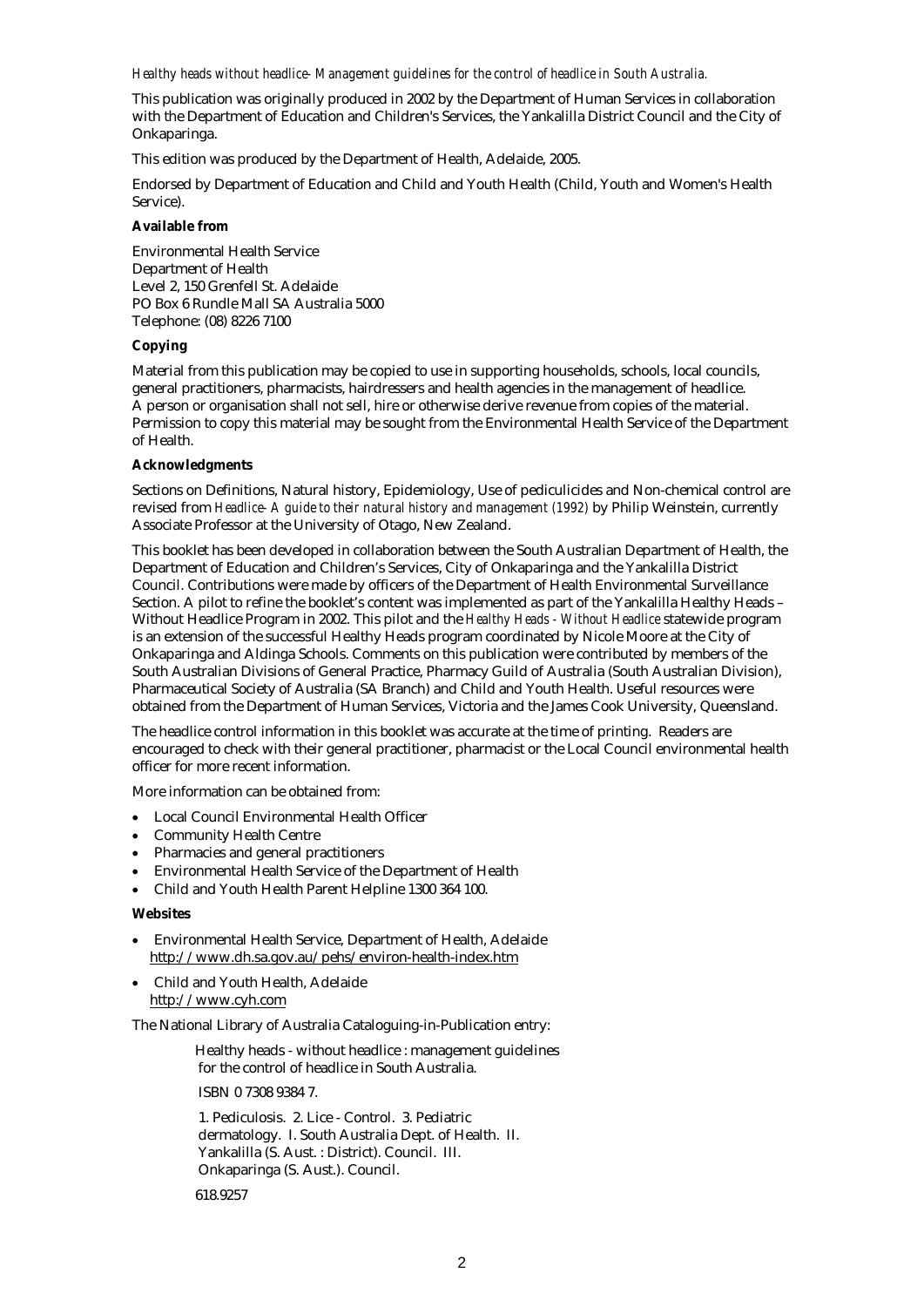### **Contents**

| 1. | <b>INTRODUCTION</b>                                                         | 4               |
|----|-----------------------------------------------------------------------------|-----------------|
|    | Common myths                                                                | 4               |
|    | Information in languages other than English                                 | 4               |
| 2. | <b>DEFINITIONS</b>                                                          | 5               |
| 3. | <b>NATURAL HISTORY</b>                                                      | 5               |
|    | Types of lice that affect humans                                            | 5               |
|    | Life cycle of the headlouse (Pediculus humanus capitis)                     | 5               |
|    | Modes of transmission                                                       | $\overline{7}$  |
|    | Headlice in the environment                                                 | $\overline{7}$  |
| 4. | EPIDEMIOLOGY- WHO IS LIKELY TO BE AFFECTED, WHEN AND WHERE?                 | $\overline{7}$  |
|    | Disease transmission                                                        | $\overline{7}$  |
| 5. | <b>TREATMENT</b>                                                            | 8               |
| 6. | USE OF PEDICULICIDES - INSECTICIDES THAT KILL LICE                          | 8               |
|    | Maldison (Malathion)                                                        | 9               |
|    | Pyrethrins/Permethrins                                                      | 9               |
|    | Recommended frequency of use and resistance                                 | 10              |
|    | <b>Treatment failure</b>                                                    | 11              |
|    | Hairdryers                                                                  | 11              |
| 7. | <b>NON CHEMICAL CONTROL</b>                                                 | $12 \,$         |
|    | Wet-combing technique                                                       | 12 <sup>2</sup> |
|    | Electric combs                                                              | 12 <sup>2</sup> |
|    | Manual combs                                                                | 12              |
|    | Haircuts                                                                    | 13              |
|    | What kind of treatment is adequate for readmission to school or pre-school? | 13              |
| 8. | THE COMMUNITY'S ROLE                                                        | 14              |
|    | Families/households                                                         | 14              |
|    | Pre-school, school and child care centre staff                              | 14              |
|    | Managing a case, or an outbreak of headlice                                 | 15              |
|    | Conducting headlice inspections                                             | 16              |
|    | Local councils                                                              | 16              |
|    | <b>Community Health Centres</b>                                             | 17              |
|    | Child and Youth Health                                                      | 18              |
|    | Department of Health (DH)                                                   | 18              |
|    | General practitioners                                                       | 18              |
|    | Pharmacists                                                                 | 19              |
|    | Hairdressing Associations and Hairdressers                                  | 19              |
| 9. | PAMPHLET, FACTSHEETS & TEACHING ACTIVITIES                                  | 19              |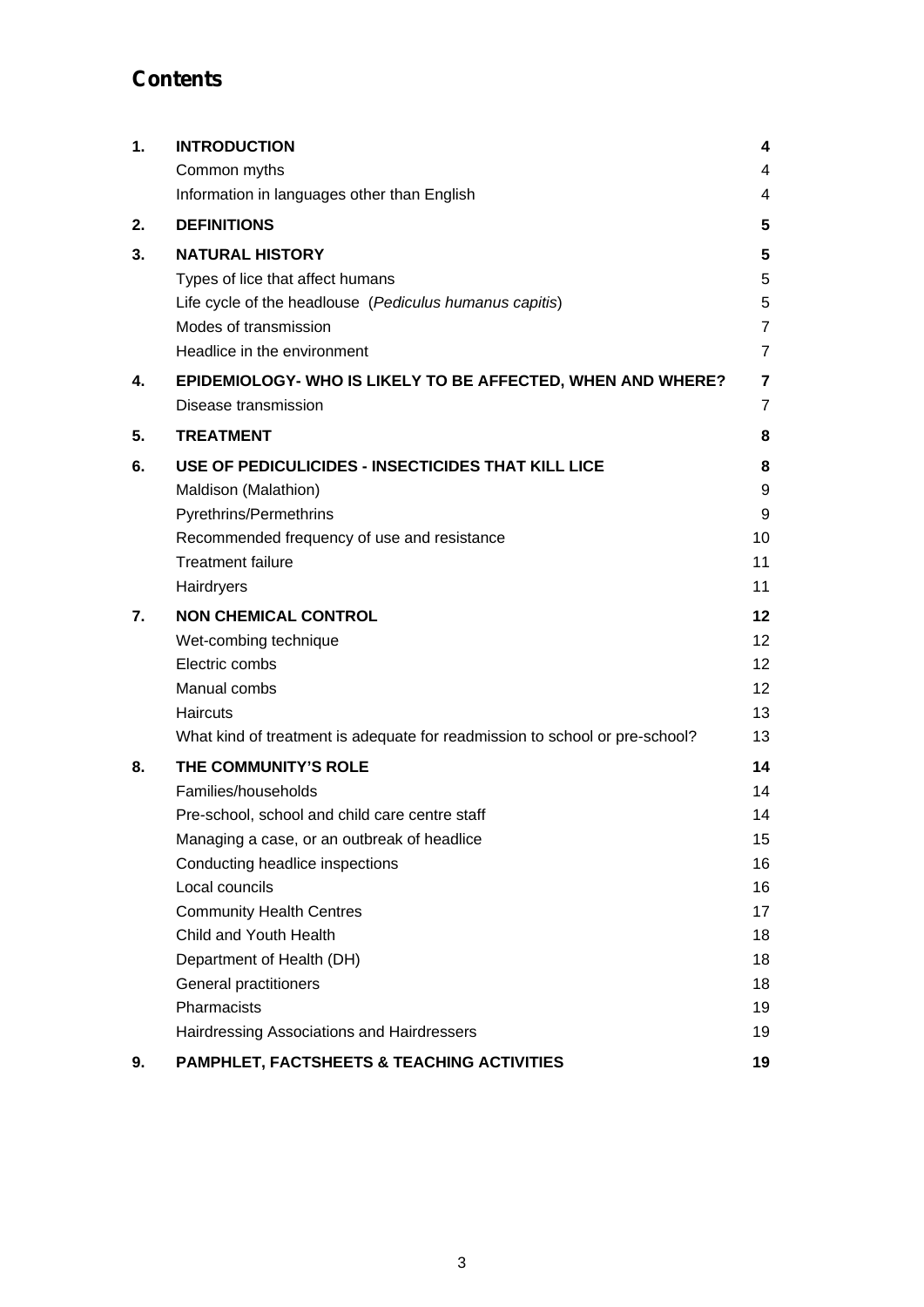### **1. Introduction**

Headlice are rarely a threat to health but their presence can have social, economic, psychological and educational repercussions. The problem is compounded by reports of treatment failure and repeat treatments. Headlice problems in schools are currently occurring at a rate which is causing many children, parents, teachers and healthcare workers a great deal of anxiety. There appear to be two major problems:

- there is a lack of uniform, scientifically-based treatment guidelines which are consistently followed by all individuals involved in the management of headlice. A large number of treatment failures appear to result from reinfestation where contacts have been inadequately or inappropriately treated. This may be due to the fact that parents, teachers and health workers do not have access to accurate information about what constitutes adequate and appropriate treatment.
- the inappropriate and excessive use of pediculicides has contributed to the development of headlice resistance to some of the chemicals commonly used in treatment.

Reports of headlice resistant to pediculicides are widespread in the overseas literature, and there is now considerable evidence that resistance has evolved also in Australia. The overuse and misuse of pediculicides leaves South Australia open to the widespread development of headlice that are resistant to the chemicals commonly used in treatment.

Other treatment techniques (with varying effectiveness) have recently been developed as alternatives to these traditional treatments.

The purpose of this document is to provide factual information and consistent advice to the various organisations and individuals involved in the management of headlice. It outlines the two more common methods of dealing with infestations on the basis of the life cycle of the headlouse and recommends using the wet-combing and/or the chemical treatment procedures.

### **Common myths**

The facts are that headlice . . .

- do NOT jump. Their legs are designed for climbing, not jumping.
- do NOT swim
- do NOT infest only dirty people. They feed on blood not dirt
- do NOT prefer one hair colour or hair type
- do NOT prefer one blood group over another
- do NOT live in carpets or on animals. They only live on human heads.

### **Information in languages other than English**

Headlice information is available in Albanian, Amharic, Arabic, Bosnian, Bulgarian, Cambodian, Chinese, Croatian, Filipino, Greek, Italian, Japanese, Khmer, Kurdish, Laotian, Macedonian, Persian, Polish, Romanian, Russian, Serbian, Samoan, Serbian, Somalian, Spanish, Tagalog, Tigrigna, Turkish and Vietnamese from either Environmental Health Service of the South Australian Department of Health on (08) 8226-7100 or on the Victorian Department of Human Services website: http://www.dhs.vic.gov.au/phd/headlice/language.htm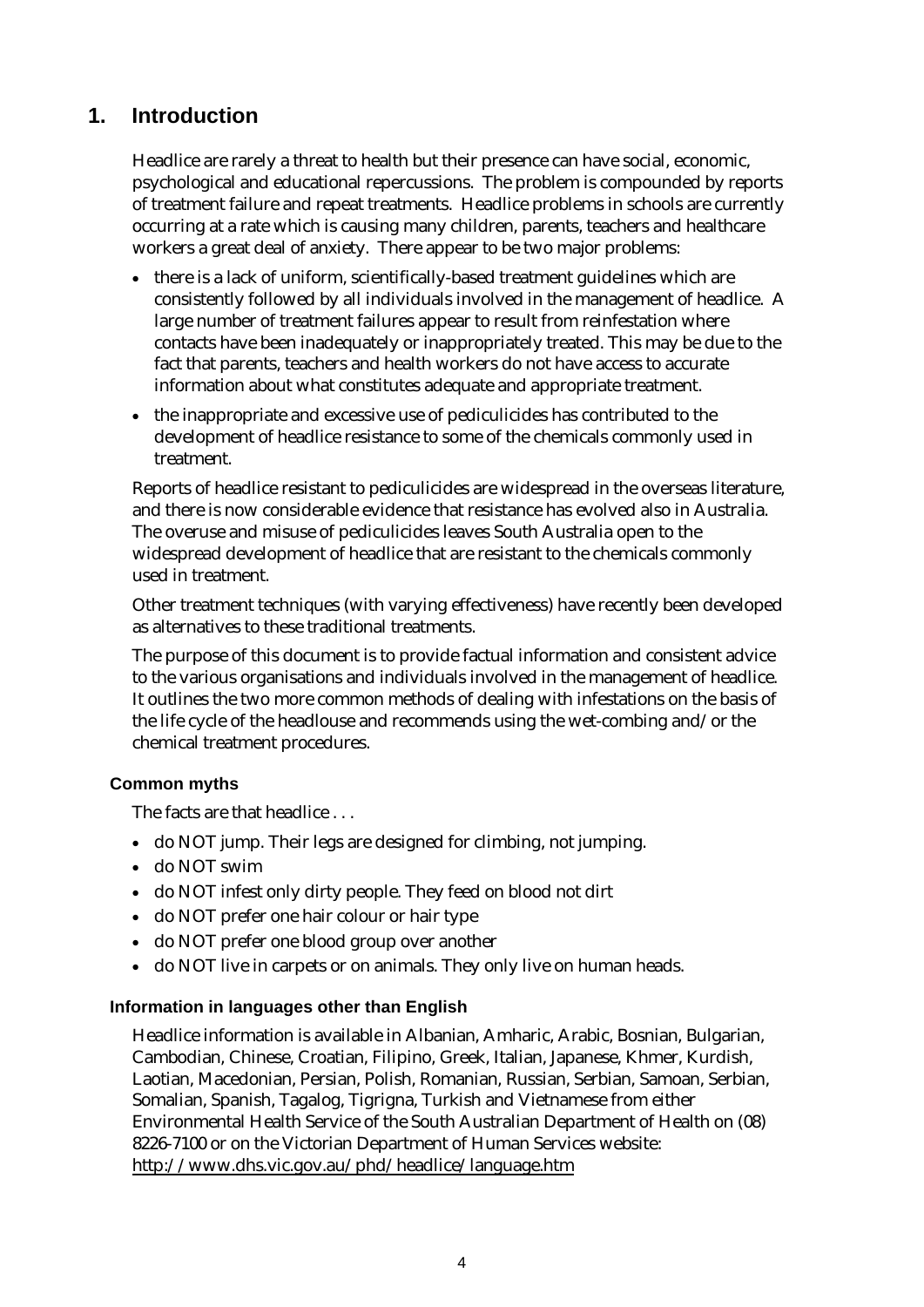### **2. Definitions**

| <b>louse:</b> | (the singular form of 'lice') is a small (2-3 mm long) wingless insect                                     |
|---------------|------------------------------------------------------------------------------------------------------------|
| nit:          | is the egg of the louse                                                                                    |
| nymph:        | the juvenile form of the louse, intermediate between the egg and the<br>sexually mature adult              |
|               | <b>ovicidal activity:</b> is able to kill eggs as well as nymphs and adult headlice                        |
| pediculicide: | a chemical used to kill headlice and eggs                                                                  |
| resistance:   | ability of headlice or eggs to survive a dose of pediculicide which<br>would usually be considered lethal. |

### **3. Natural history**

### **Types of lice that affect humans**

The insect order Phthiraptera (lice) contains at least a dozen families of parasites that feed on the blood, feathers, scales or skin of their bird or mammal hosts. They spend their entire lives on the host and are known as obligate parasites. Most are highly species specific, meaning that they live on only one species of animal.

*The headlouse* is a small (2-3 mm long) wingless insect and has a claw at the end of each of its six legs. These claws enable the louse to grasp and climb in hair. The body is flat and long and varies in colour from cream to brown.

*The body louse* is virtually identical in appearance but can be easily distinguished from the headlouse because its habits are so different. Body lice live in clothing, not in the hair, and are far less common in Australia than headlice.

*The crab louse* as its name suggests, looks very much like a tiny crab. It is somewhat smaller than the headlouse (1-2 mm long) and its body is very much rounder. It lives predominantly on the pubic hair and is therefore easy to differentiate from other human lice both by its appearance and by where it is found.

Only the headlouse will be discussed further.

### **Life cycle of the headlouse (***Pediculus humanus capitis***)**

The headlouse starts out as a small egg about the size of a grain of salt (approx. 0.8 mm) which the female glues to the hair shaft right at the base and often touching the scalp. The eggs are hard, yellow-white and non-transparent giving a gritty feel when running one's fingers through the hair. They are most often found in the hair behind the ears, but can also be found at the nape of the neck, around the crown and under fringes. They can be seen with the help of a bright light and a magnifying lens.

Eggs take about 7-10 days to hatch, and will only hatch if kept at a temperature of 25-30oC in a relatively moist environment such as the scalp. Therefore, eggs are unlikely to hatch if they are on hair that has fallen out onto the floor or bedding, or if attached to hair which has come out in a brush.

If eggs are attached to the hair shaft more than 10-15 mm from the scalp, they will be too old, too cold and too dry to hatch. Hair grows at about 10 mm a month, and it is safe to assume that any egg found more than 10-15 mm from the scalp has either hatched or is dead. This is a very important point because many people who find eggs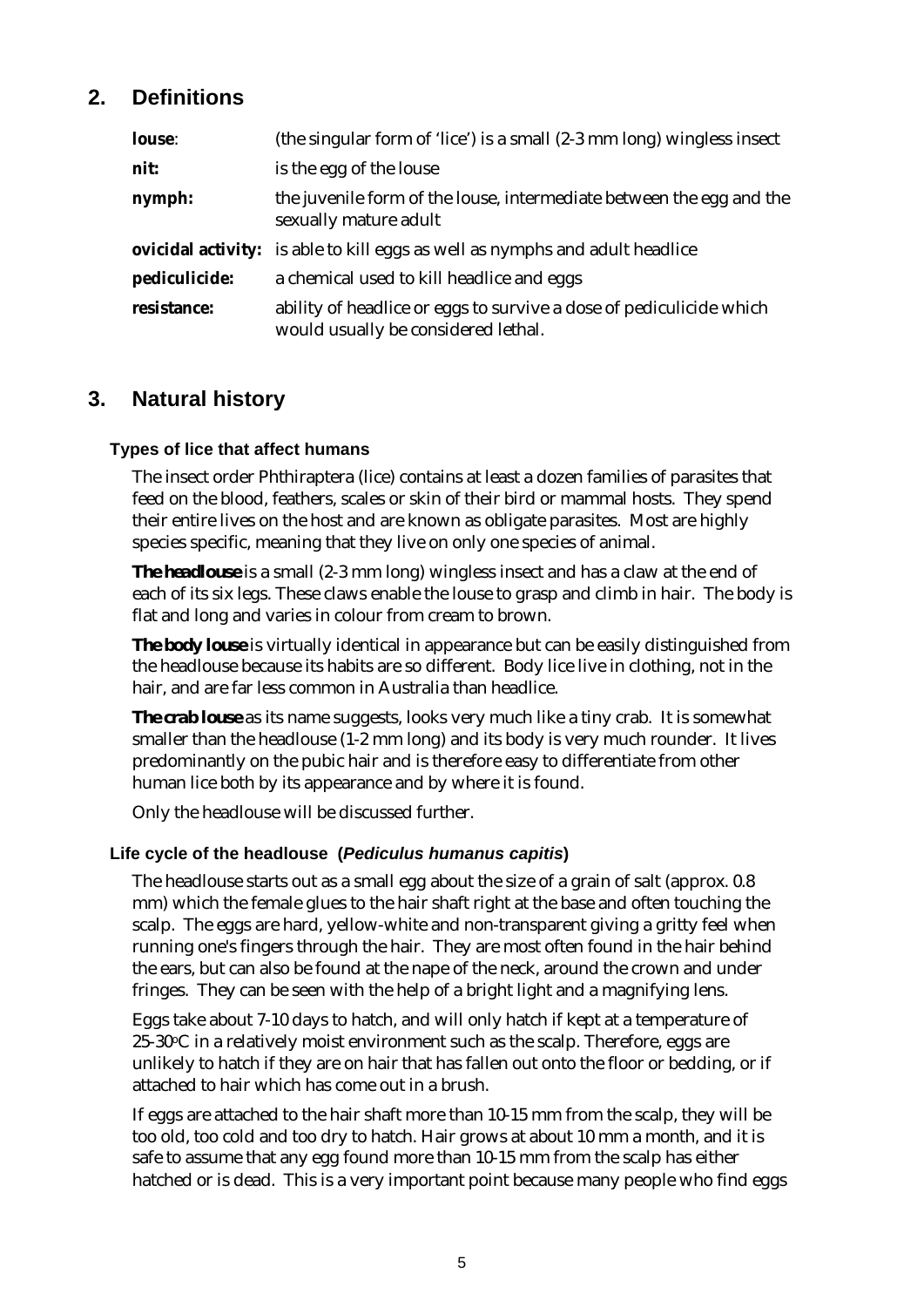anywhere in the hair conclude wrongly that there is still an active infestation of headlice.





When the eggs do hatch, the egg shells become shiny, translucent and flat. They still remain firmly glued to the hair shaft, and can only be removed by picking off with fingernails or with a fine toothed comb. It is not necessary to remove hatched or dead eggs, but most people prefer to do so.

Headlice have piercing mouthparts which they use to suck blood from the scalp in much the same way that mosquitoes do. The newly hatched headlouse (nymph) immediately seeks a blood meal and needs about six meals a day. The saliva of the headlouse contains an anaesthetic, so the bite is usually painless. It is only several weeks after the first infestation that the bite becomes itchy. This is because the person's immune system reacts to substances in the louse's saliva such as anticoagulants and digestive enzymes. Not everyone gets itchy.

The nymph sheds its skin three times to grow during the two weeks it takes to reach adulthood. The discarded skins are often to be found on the pillow together with the black sandy excrement of the headlice and are sometimes the first clue to their presence.

The adult headlice, like the eggs, can only survive at a temperature of about 25-30°C in the humid environment of the scalp with a food supply (blood) nearby. Therefore they are unlikely to stray far from the scalp and hair.

If headlice fall off or accidentally crawl onto towels, brushes, hats or clothing that has been in contact with the hair, they are most likely to be unwell or damaged, and even if healthy they are unable to survive for more than a day or two away from the scalp.

At the next stage of their life cycle, the adult headlice mate and each female proceeds to lay eggs and glue them to the hair shaft right at the base and often touching the scalp, thus continuing the infestation. Each adult female lays 150-300 eggs in her lifespan of three weeks or so.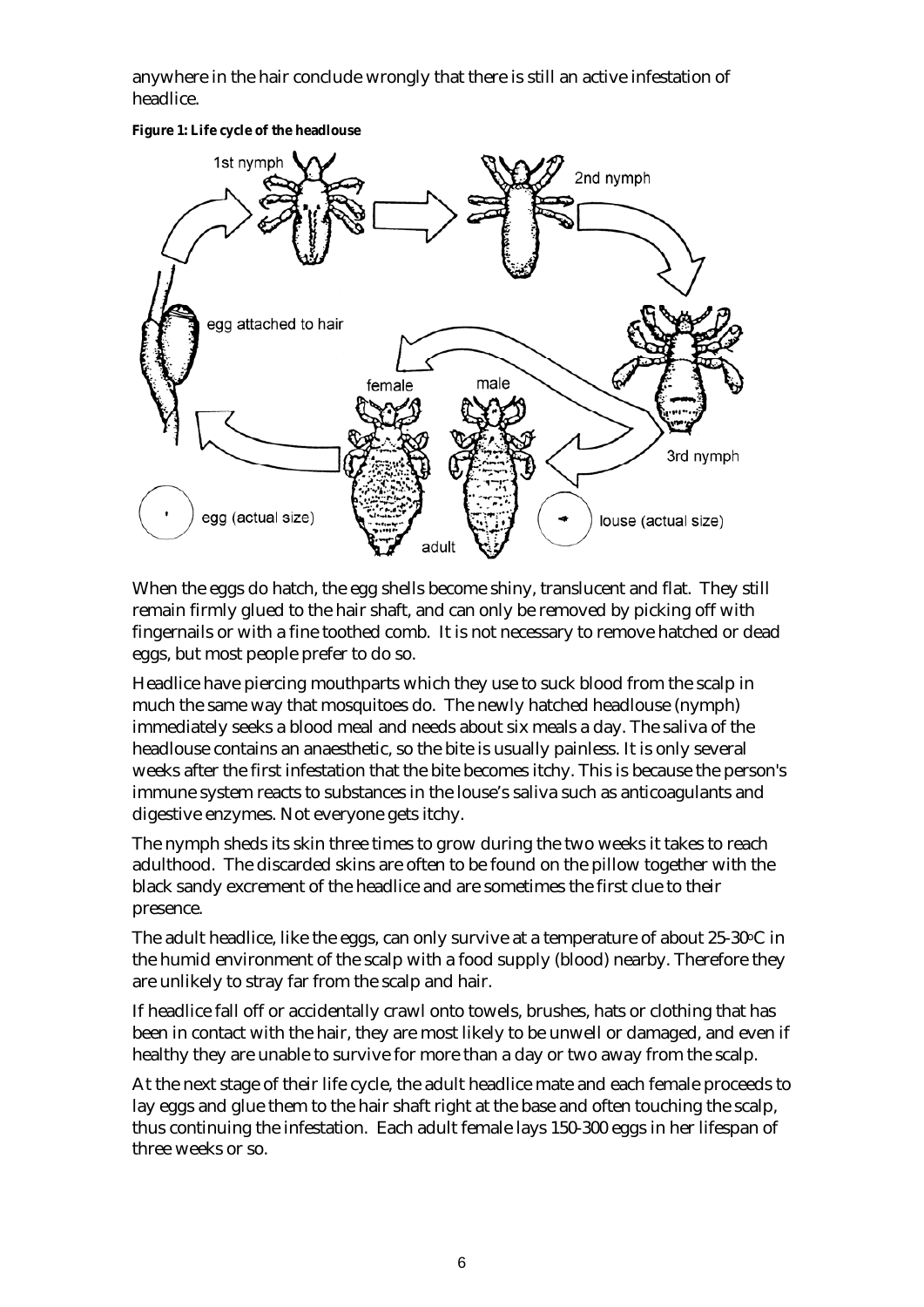The headlouse survives only on humans. Its life cycle cannot be completed on pets or other animals. Likewise the lice of other animals may bite people, but do not infest them.

### **Modes of transmission**

The usual way in which a person gets headlice is from direct hair-to-hair contact with another person. Such contact is likely amongst children playing, or in children or adults hugging. Therefore, contact with household members, friends and classmates is the most common means of transmission in our society. All close contacts should be carefully checked in the event of someone contracting headlice.

#### **Headlice in the environment**

Headlice eggs and adult lice can only survive 1-2 days without the right temperature, humidity and a food source. They will die if stranded away from the scalp on shared combs and brushes, hats and bedding, so these items are only a minor risk factor for transmission.

Combs and brushes should be washed in hot water over 60°C. Bedlinen and pillowcases should be washed and can be dried in a clothes dryer or ironed. If an item is difficult to wash, it can be sealed a plastic bag for three or four days. House carpets can be vacuumed as a precautionary measure. Children can also be discouraged from sharing bicycle helmets, hats or hairbrushes.

**There is no need to steam clean or iron carpets or use pesticide 'bombs'.** 

### **4. Epidemiology- who is likely to be affected, when and where?**

In South Australia anecdotal evidence indicates that enquiries about headlice infestations are received throughout the year with a reduction in enquiries during school holidays and in the cooler months.

Headlice can infest a person of any age, sex, race and socioeconomic status, but they are most frequently identified in primary school children. This is because primary school children are likely to have close personal contact, providing the opportunity for headlice to transfer from head to head. Homes, playgrounds, kindergartens and child care centres are other examples of places where this close contact takes place.

Close living communities are also at risk. In some villages in Mexico, for example, 80% of people are infested with headlice.

It is important to remember that adults who have been desensitised to irritation from the bites may have an infestation without being aware of it, and may be a source of infestation to others (See section, *Treatment failure*).

#### **Disease transmission**

Headlice do not transmit HIV or Hepatitis B. The few diseases that they are capable of transmitting (typhus, trench and relapsing fever) do not occur in Australia.

Bites are only a problem when the skin is scratched because of itching, and these scratches then become infected. The best way to minimise this is to avoid scratching, but if scratches do become infected, treatment with antibiotics may be required and a doctor should be consulted.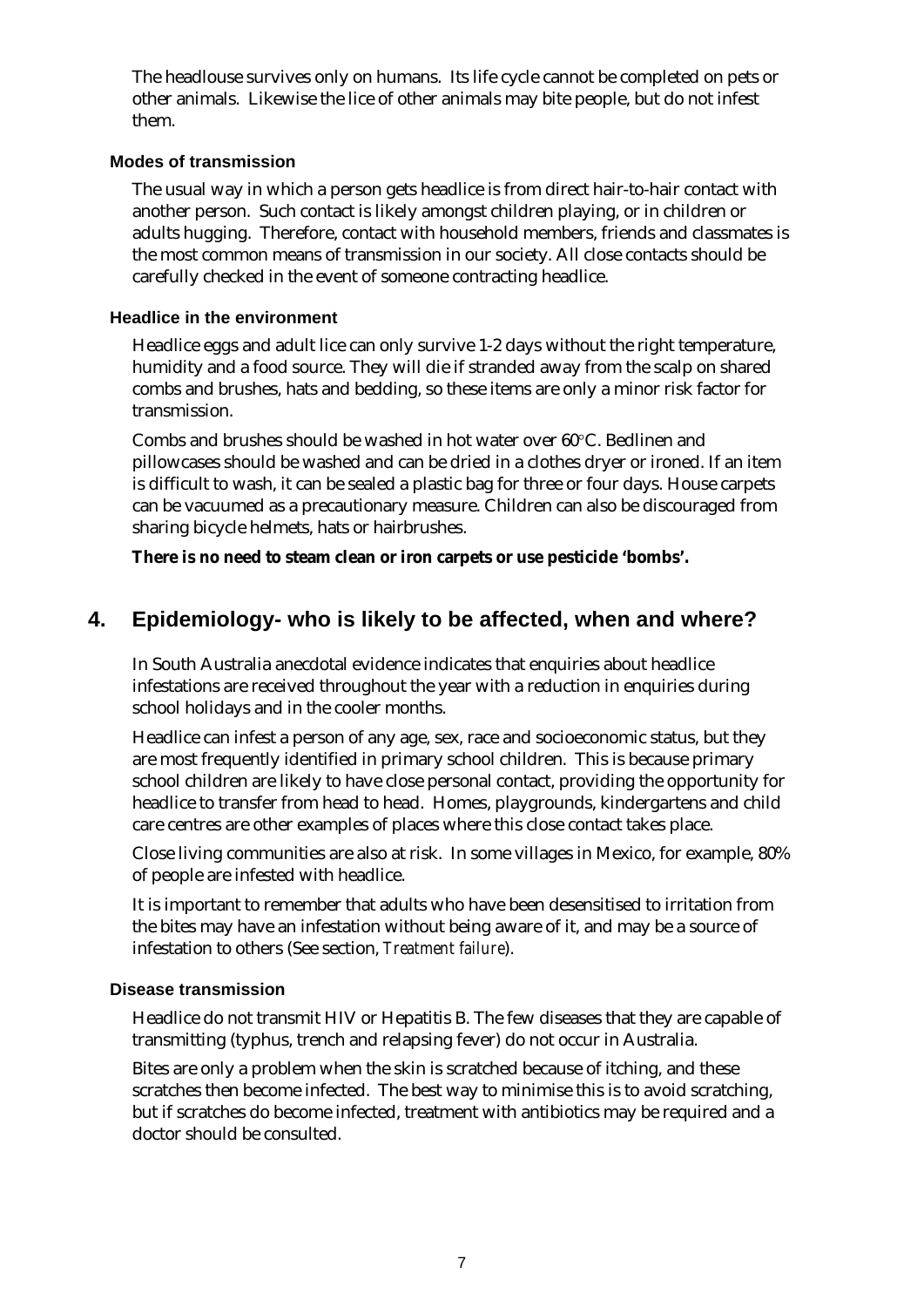### **5. Treatment**

The two common methods used for the treatment of headlice are treating with *chemical pediculicides* and *non-chemical wet-combing*. The chemical treatment uses pediculicides which can kill the headlice and some nits (eggs), whereas the wet-combing treatment involves saturating the hair and scalp with hair conditioner to stun the lice and then combing the headlice and nits out. Both methods are effective but it is recommended, especially in heavy infestations, to use both chemical treatment and the wet-combing treatment.

The wet-combing method or use of hair conditioner (or a 2-in-1 conditioner/ shampoo) should be avoided for at least one day *before and after* using a chemical treatment. Some chemical treatment manufacturers may recommend more than a day's gap, so always read the manufacturer's directions. This is because conditioners or conditionershampoos could neutralise the action of the chemical treatment.

Never use chemical treatments more than recommended in the manufacturers' directions. Misuse could cause scalp irritation and make headlice resistant to that treatment (see section, *Recommended frequency of use and resistance*).

Other treatments such as manual combing, electrical combs, herbal/essential oil and enzyme treatments can be used to treat headlice and should be used in accordance with the manufacturers' instructions for best results.



### **6. Use of pediculicides - insecticides that kill lice**

It is important to note that pregnant women, people with sensitive skin and the parents of infants less than 12 months of age should consult a medical practitioner before applying pediculicides.

To prevent unnecessary or repeated exposure to pediculicides the person applying the treatment chemical should wear protective gloves.

The Department of Health supports using a comb to remove headlice and their eggs if you are using a chemical treatment. Combing with the wet-combing technique may be best for this unless the manufacturer states that conditioners or shampoos should not be used for a period of time before or after the chemical treatment.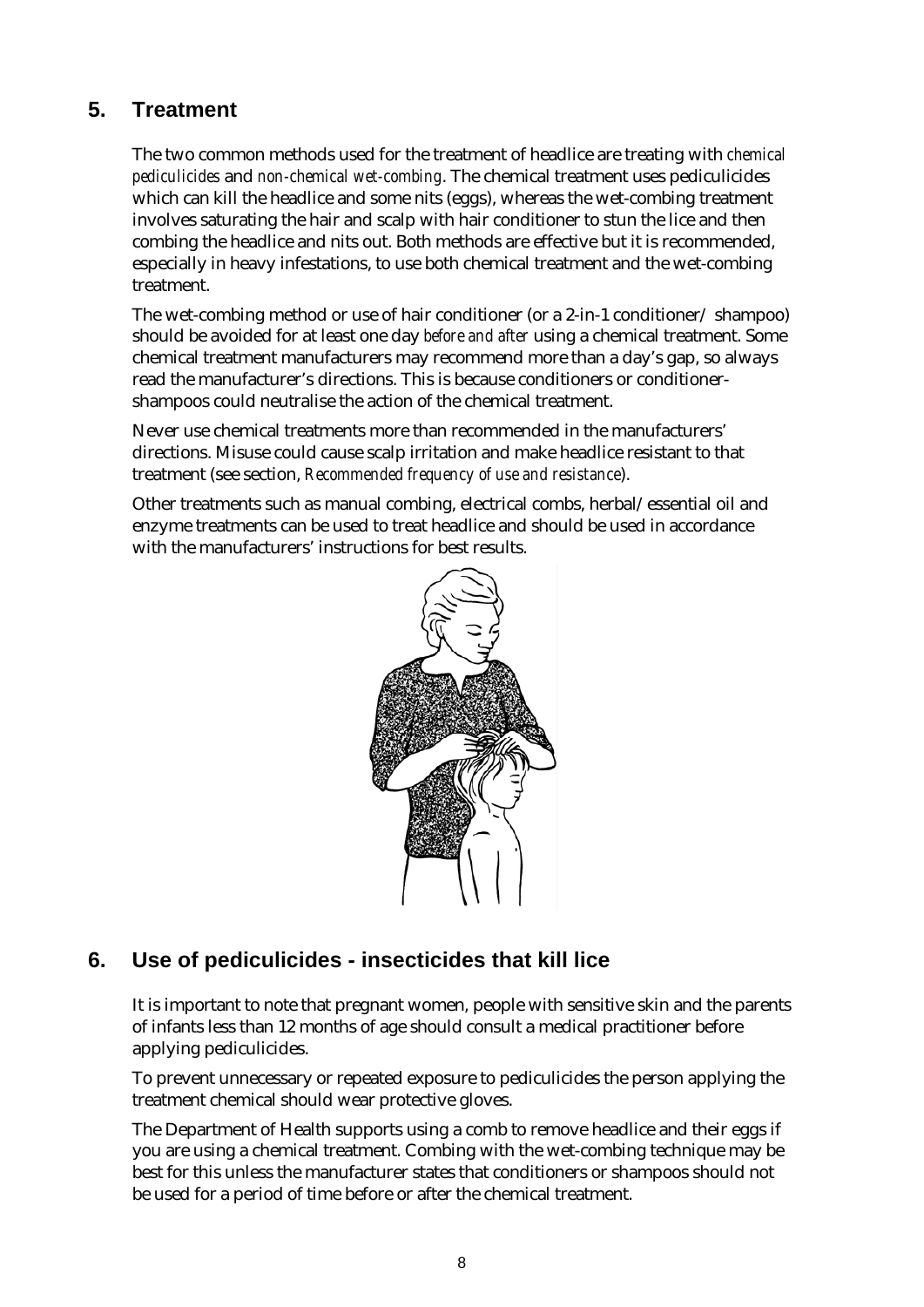Over the years a large number of different products have been used in the treatment of headlice. Two types of pediculicides stand out as the most effective - those with maldison and those with pyrethrins as the active ingredient. The following guidelines give information on each product, how to use it and what to do in the case of treatment failure.

### **Maldison (Malathion)**

Maldison blocks the action of an enzyme in the nervous system of headlice so that some messages are sent repeatedly, leaving parts of the nervous system permanently switched on. The resulting twitches and spasms are fatal to headlice. Because of differences in the enzyme on which it acts, maldison is far more toxic to insects than it is to mammals, including humans.

In humans, maldison is rapidly broken down and excreted. Nevertheless, as with any insecticide, maldison should only be used in accordance with the manufacturer's recommendations and care should be taken to avoid ingestion and contact with the eyes and nasal passages.

NEVER use garden strength maldison or malathion. Use only maldison preparations formulated for human headlice control, purchased from a pharmacy, school or authorised health professional. Pregnant and lactating women and children less than 12 months old should avoid the use of maldison products and should consult a doctor for advice about treating headlice.

There are several formulations of maldison available for headlice treatment, with the most common being alcohol (ethanol) base. The alcohol based preparations work by evaporating rapidly from the hair, leaving only a residue of maldison in the hair.

A hairdryer should *not* be used, as the heat produced may inactivate this residue.

Maldison is available:

- as a lotion containing 0.5% maldison to be applied to the hair and washed out after 12 hours with any regular shampoo. The lotion may be sold by pharmacists, schools, community health nurses and other agencies. It is sold to schools by Supply SA under the brand name KP24 and other brands.
- as a shampoo or foam containing 1% maldison to be applied to the hair, rinsed out after 10 minutes and the hair dried without heat. These 1% maldison preparations can only be purchased from pharmacies.

### **Pyrethrins/Permethrins**

Pyrethrins are naturally occurring compounds extracted from chrysanthemum plants. They are absorbed through the shell of the louse and block nerve impulse transmission resulting in paralysis and death. Insects possess mechanisms to break down pyrethrins so a synergist, piperonyl butoxide, is usually added to the formula which inhibits the insect's ability to break down the pyrethrins. Pyrethrins are one of the safest of all insecticides, and break down rapidly in sunlight without leaving any residue.

Permethrin is in the pyrethroid category of treatments and this means that it is synthetically made with the same basic chemical make-up as pyrethrin but is enhanced to be more effective. Permethrin has much longer residual activity and does not require the use of a synergist.

Despite low toxicity to humans, some people are allergic to pyrethrins and permethrins in much the same way that some people suffer from hayfever. They can cause some itching and redness. Pyrethrins can also irritate the eyes, nose and throat and contact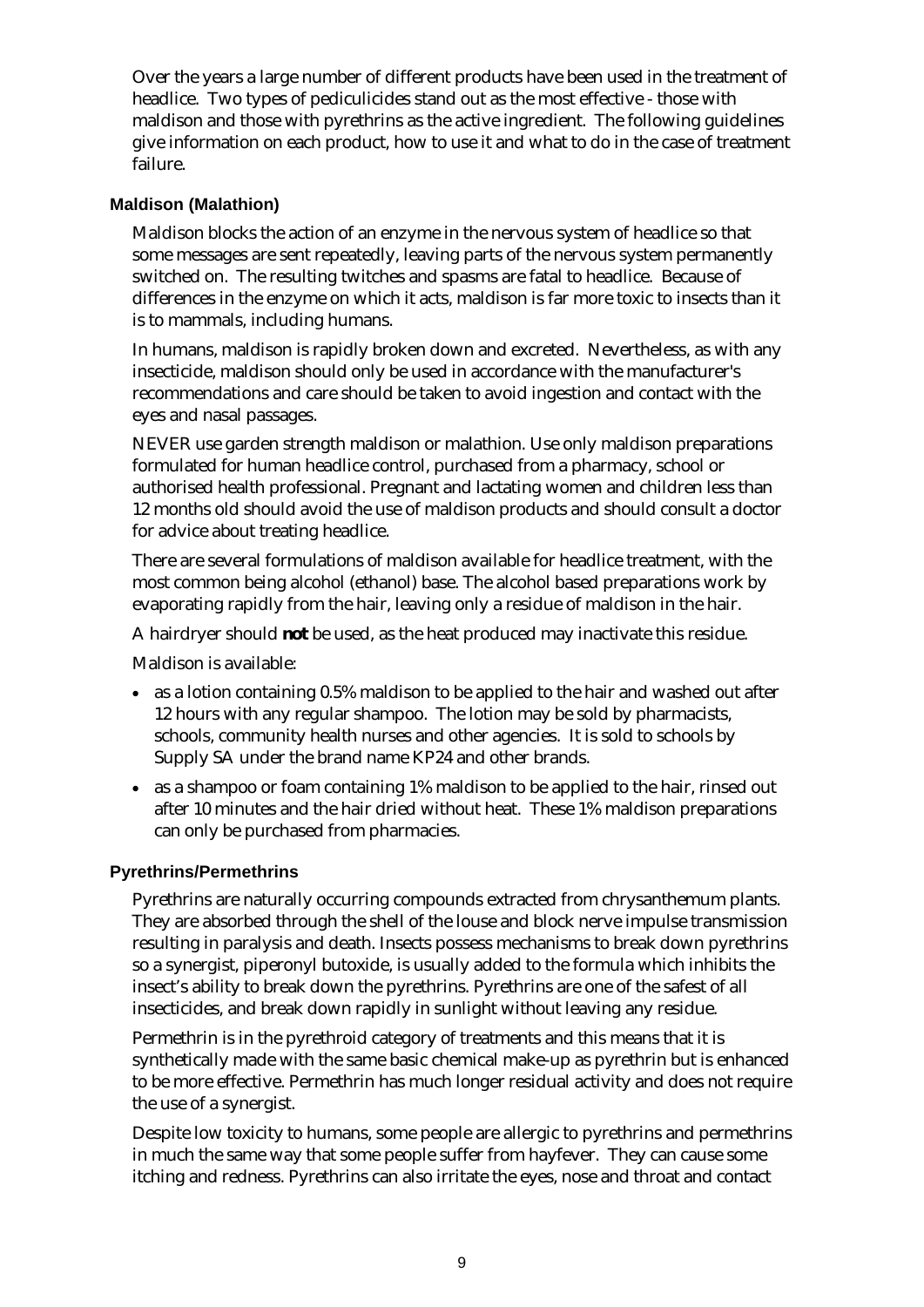with these parts of the body should be avoided. They should only be used according to the manufacturers' recommendations.

A large number of pyrethrin formulations are available, with many of these containing piperonyl butoxide. The most common formulations contain 0.165% or 0.66% pyrethrins and are available as a spray or a mousse. Pyrethrin shampoo is applied to the hair, left for 10 minutes, then rinsed out. Hair should be dried gently with a towel. Do not use a hairdryer as the heat may inactivate the pediculicide. The permethrin treatments usually come as a lotion with 1% permethrin.

These treatments are readily accepted, particularly by children, and pyrethrin shampoos have been made available through schools in South Australia for many years.

The permethrin products available in Australia include Quellada and Pyrifoam. The pyrethrin products include Banlice and Paralice.

KP24 is a registered trade name of Pharm-a-care Laboratory Ltd, Quellada is a registered trade name of GlaxoSmithKline Aust. Pty Ltd, Pyrifoam is a registered trade name of DermaTech Laboratories Pty Ltd, Banlice is a registered trade name of Pfizer Pty Ltd, Paralice is a registered trade name of C. B. Fleet Co. (Australia) Pty Ltd.

Disclaimer: Use of trade names in this document for identification only and does not constitute endorsement by the Department of Health.

### **Recommended frequency of use and resistance**

Pediculicides should be applied twice, with the second application 7 - 10 days after the first. The second application will kill any headlice that may have emerged from eggs that survived the first treatment.

When applied as a single treatment, maldison based products are probably more effective than others, possibly because maldison has greater ovicidal activity (it can kill some unhatched eggs but should still be re-applied after 7-10 days).

It is recommended that you use the wet-combing technique in conjunction with the pediculicide to ensure that any headlice or eggs not killed by the chemical pediculicide will be removed manually by a comb. Wet-combing should not be used for at least a day following chemical treatment unless recommended otherwise by the pediculicide manufacturer.

Sometimes an appropriately used pediculicide fails to eradicate headlice. There are a number of possible causes for such failure and these must be excluded before it can be assumed that the product is ineffective:

- Inadequate application of the product
- Use of a hair dryer following treatment or using conditioner within 24 hours of treatment
- Failure to re-treat to kill nymphs that have emerged since the initial treatment
- Reinfestation.

If the product is ineffective it may be because the headlice have developed resistance to the active ingredient. There is nothing surprising in this. Any species of insect is likely to develop resistance to a particular insecticide if it is used frequently.

Overseas, and to a limited extent in Australia, headlice resistant to any one of the above pediculicides have been reported, but because these pediculicides work in different ways it is very unlikely that the headlice will be resistant to more than one type of active ingredient.

If the treatment is carried out correctly and still appears to be ineffective, then the simple solution is to change the pediculicide to one that has a different insecticide base.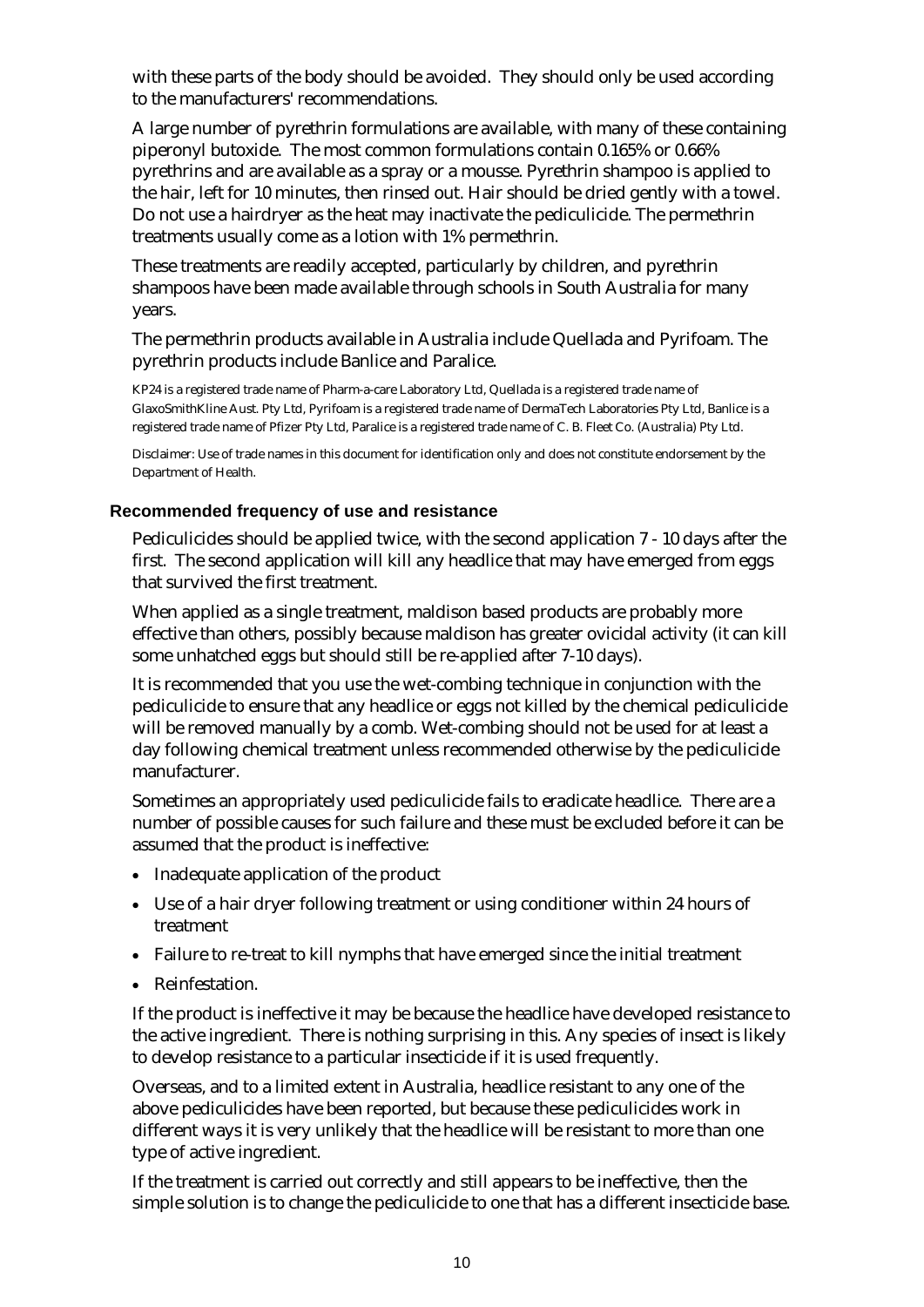Resistant headlice can usually be eradicated by switching to a pediculicide with a different active ingredient.

Widespread haphazard application of pediculicides will encourage headlice to become resistant and may, in the long term, contribute to adverse health effects. Pediculicides should not be used to *prevent* headlice infestation unless specified by the manufacturer.

This means that household members and other close contacts should not be treated unless there is direct evidence that they are infested. They should however increase their vigilance and get their hair checked frequently for headlice. The wet-combing technique is a more reliable method than checking dry hair.

### **Treatment failure**

Reports of treatment failure are common, particularly from understandably upset parents. In assessing a treatment failure, one must first establish that an effective pediculicide has been used and that it has been applied according to the manufacturer's recommendations. Especially important is the re-application of the treatment 7-10 days after the initial treatment and avoiding the use of normal shampoos, conditioners or hairdryers on the same day as the chemical treatment. (See section, *Recommended frequency of use and resistance*)

If the correct treatment regime has been followed, then the next step to verify the reported persistence of headlice is to establish the presence of nymphs and adults in the hair. Many people interpret the persistence of eggs on hair shafts as an indication of the persistence of headlice, even though the eggs may have already been killed. It is important to point out that pediculicides do not remove eggs. Dead eggs can be differentiated from live eggs. It is safe to assume that any egg found more than 10 - 15 mm from the scalp has either hatched or is dead.

If headlice are persisting it is likely that the person has either been reinfested from household members or other close contacts, or that the headlice have developed resistance to the pediculicide.

Resistance should be tackled by the use of a different pediculicide.

Finally, a less obvious route of transmission may be responsible for reinfestation. Regular head contact may, for example, take place in the close contact playing football, whispering or hugging. The causes of treatment failures can usually be identified without lengthy investigations.

### **Hairdryers**

Hairdryers are not recommended as part of the treatment as heat destroys the effectiveness of the chemicals in the treatment preparations.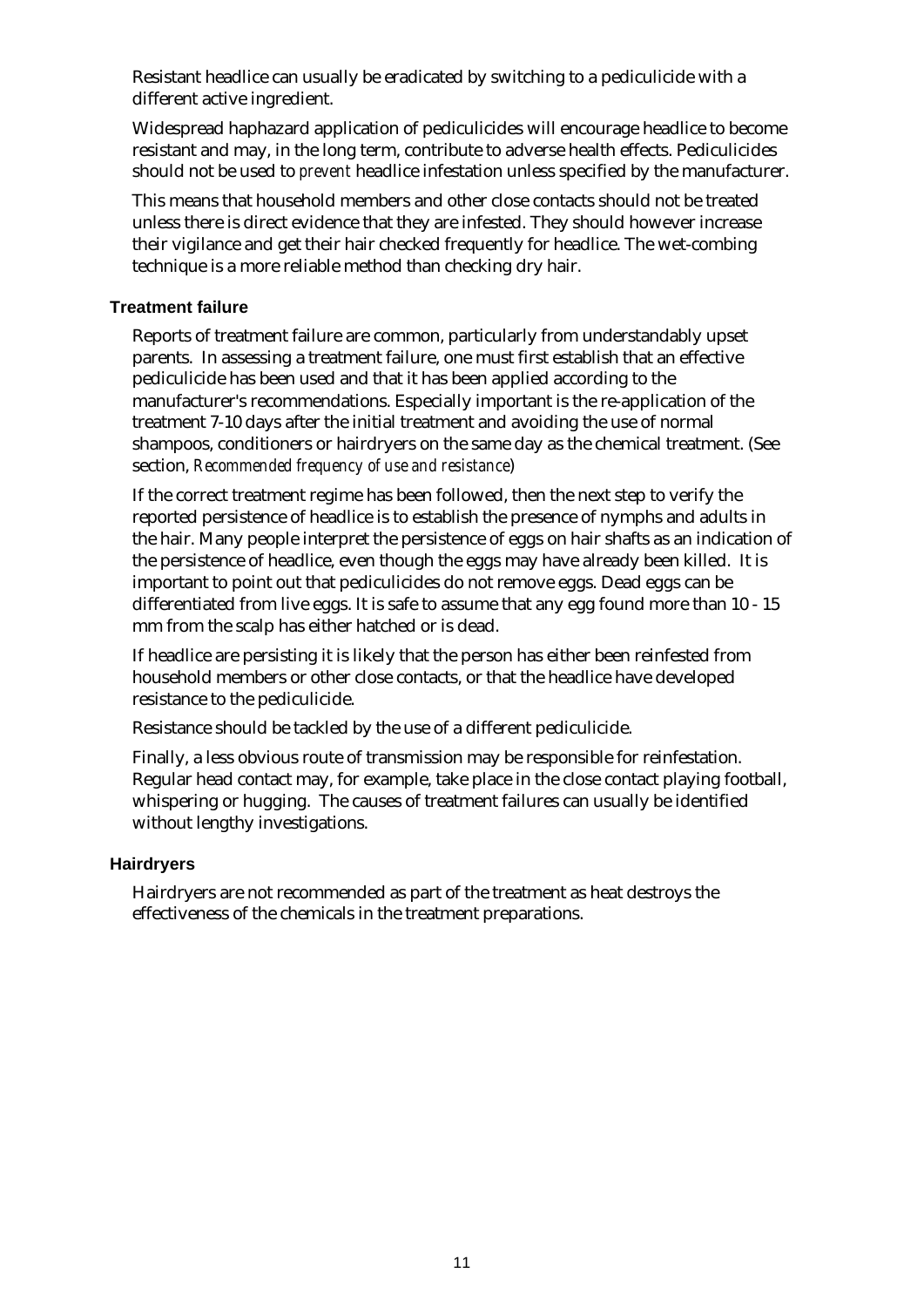### **7. Non Chemical Control**

### **Wet-combing technique**

This technique is used throughout the world as a detection and removal method. Once headlice are detected, it should be done three (3) times each week, (on alternate days) for three weeks. The idea is to smother the headlice to stun them and prevent them moving away. They are then manually removed before they can mature and are able to lay eggs.

### **Directions:**

- 1. using white conditioner, apply enough to saturate the dry hair and cover the scalp and the full length of the hair.
- 2. use an ordinary comb to take out the knots.
- 3. put the fine-tooth headlice comb flat against the scalp and draw the comb through each section of hair from the roots to the ends of the hair.
- 4. wipe the comb after each stroke onto white tissue or kitchen paper, checking for headlice and nits. You can wipe several combings onto one tissue.
- 5. repeat the combing for every part of the head at least 4 or 5 times.
- 6. dispose of tissues and paper in a bin.
- 7. wash the hair in the usual manner.
- 8. scrub the combs with an old toothbrush in hot soapy water.
- 9. If you find live headlice, the wet-combing technique should be conducted 2-3 times weekly for 3 weeks to remove headlice and nits.
- 10. Where headlice or nits are not found, repeat steps 1-8 once/week for another 4 weeks to ensure individuals are headlice free. Then check hair weekly on an ongoing basis.

Wet-combing using conditioner should be avoided for at least one day *before and after* chemical treatment.

### **Electric combs**

A battery-operated comb is available. It is designed for use on dry hair. It is claimed to kill the headlice, or stun them so they let go of the hair shaft where they are then removed as the comb passes through the hair. The manufacturers recommend that the electric comb be used frequently (on alternate days) for 2-3 weeks to break the breeding cycle. Electric combs should not be used by people with epilepsy, heart disease, pacemakers or neurostimulators.

### **Manual combs**

The National Pediculosis Association (NPA), an organisation in the United States, recommends combs which they claim significantly reduce the time spent on manual removal, increase the number of headlice and eggs removed and do not tear hair.

Combs which have individually-tooled, rounded teeth, which are evenly spaced and set in a plastic handle are recommended. There is a range of effective combs available, but in general metal-toothed combs are considered to be more robust than plastictoothed combs.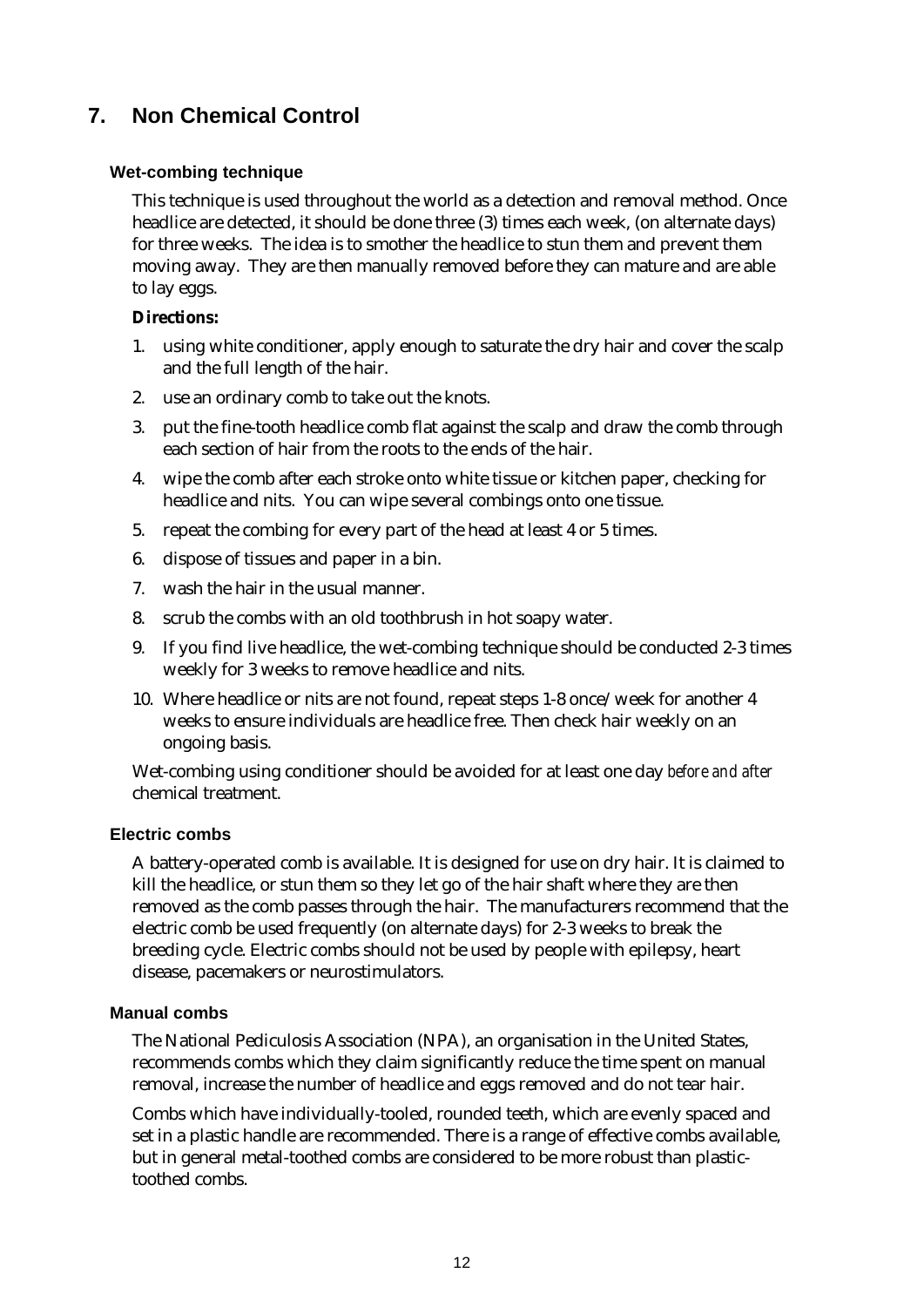Some combs may pull the hair and may be more comfortable if used on wet hair with conditioner. Fingernails are also effective at removing eggs but total removal when there are many eggs present, may be painstaking. Vinegar dabbed on or combed through the hair makes the eggs slightly easier to remove.

Disclaimer: Use of trade names in this document for identification only and does not constitute endorsement by the Department of Health.

#### **Haircuts**

Short hair is easier to comb and requires less time. This can reduce the frustration. However, shaving heads and cutting long hair is not necessary. Tying back or plaiting hair is an effective precaution against the transmission of headlice.

### **What kind of treatment is adequate for readmission to school or pre-school?**

The Department of Education and Children's Services has a policy that if evidence of headlice is found, the parent/guardian can be called and requested to pick the child up from the school at the end of the day and meet a staff member at the school. The child can stay at school for the whole day if appropriate control measures can be taken by the school to avoid transmission (See section, *Managing a case, or an outbreak of headlice*).

The parent/guardian should be instructed to treat the child as soon as possible, preferably that evening. Advice should be given to the parent or guardian on the best methods for effectively treating headlice. The parent/guardian may choose either the wet-combing treatment or the chemical treatment or both as appropriate methods for the effective removal of headlice.

Once a correct and careful treatment of the hair is conducted by the parent or guardian, so that there are no longer live headlice present in the hair, the child can be re-admitted to the school. The first thorough treatment with either a pediculicide or wet-combing should be sufficient for re-admission to school. Some evidence suggests that wetcombing can be even more effective in the removal of adult headlice and their eggs from the hair.

Once the child is returned to school without adult headlice, the wet-combing treatment should be continued by the parent over the next three weeks and the chemical treatment should be re-applied in 7-10 days after the first application to ensure that headlice from hatched eggs are removed. During this period, the child should make a special attempt to avoid head contact with others, use precautions such as tying back their hair and avoid the exchange of hats and helmets.

Parents of those who have had close contact with the person identified with headlice, such as classmates, should be notified of the headlice case and informed that they should carefully check their child's hair daily for at least the next three weeks.

In cases where a child has recurring headlice problems, the school may request that the child obtain clearance from a Medical practitioner before they return to school. The medical advice from the practitioner can help ensure that the parent/guardian is provided with personal advice on treating and preventing further headlice problems. Often community health services or local councils can help by providing one to one advice to families having ongoing difficulties with treating and preventing headlice infections.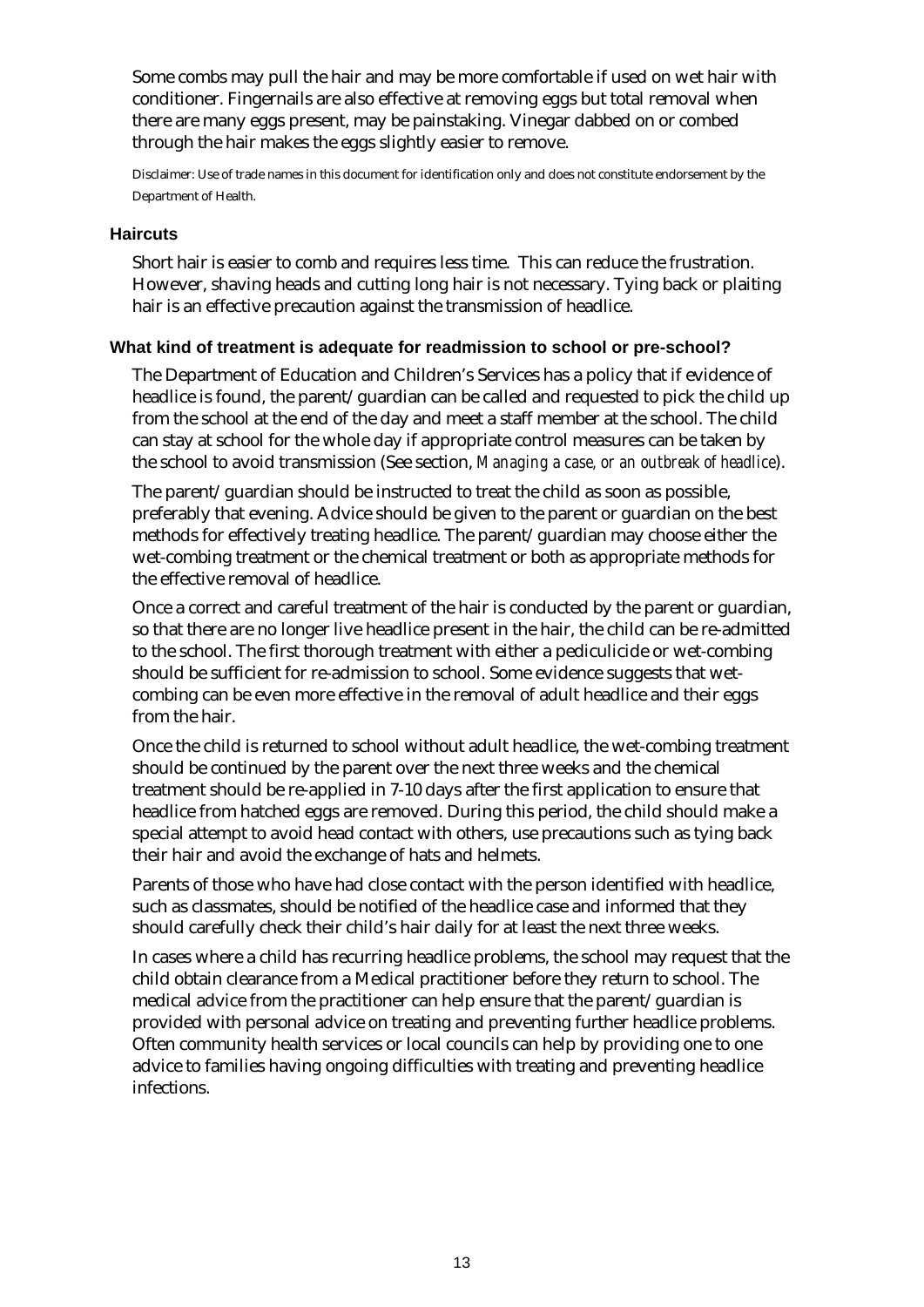### **8. The community's role**

### **Families/households**

Whilst both adults and children can have headlice in their hair, the close contact between children makes them more vulnerable. Parents and guardians are responsible for ensuring that their children are effectively treated and attempting to prevent further infestations.

Families should check everyone's head regularly (weekly is a good idea - and daily, if people in close contact have had headlice). Many families wet-comb weekly as a household routine. Families should help children to check properly. Families should understand that headlice are always present in the community and it is unfair and unhelpful to try to identify and blame one person or household.

If parents/guardians detect headlice, they should inform close contacts (other family members, school friends) so that they can check for the presence of headlice. Remember to keep the hair of close contacts or those who have had headlice recently plaited or tied back as this can effectively reduce transmission.

Education and childcare staff are obliged to tell parents as soon as they detect or suspect headlice and parents and guardians are obliged to collect their children at the end of the day and treat the headlice as soon as possible. This is so their child can be treated, and to try to prevent spread to others (See section, *What kind of treatment is adequate for readmission to school or pre-school?*)

Families should assist other families, particularly through schools and other community groups and clubs. For example, parents can begin or participate in an established community-managed committee at their child's school or in the community to co-ordinate activities to reduce the prevalence of headlice. These committees can be started and supported with advice from a local council Environmental Health Officer, or the Environmental Health Service of the Department of Health.

### **Pre-school, school and child care centre staff**

(From: *Headlice: the role of preschools and schools in community headlice control.* Department of Education, Training and Employment, South Australia. 2000)

School, preschool and child care centre staff may be the first to notice or suspect a child/student has headlice or some other public health pest such as scabies or worms.

> **Schools, preschools and child care centres do not get or transmit headlice - people do!**

Nevertheless because schools and preschools are places of frequent close contact between people, principals and directors have an important role to play in supporting public health measures.

Section 43a of the South Australian Public and Environmental Health Act 1987 states that:

 *"A person infested with vermin must take all reasonable measures to prevent transmission of the vermin to others." The Act defines vermin to include lice, fleas and mites. A parent is responsible for a child.*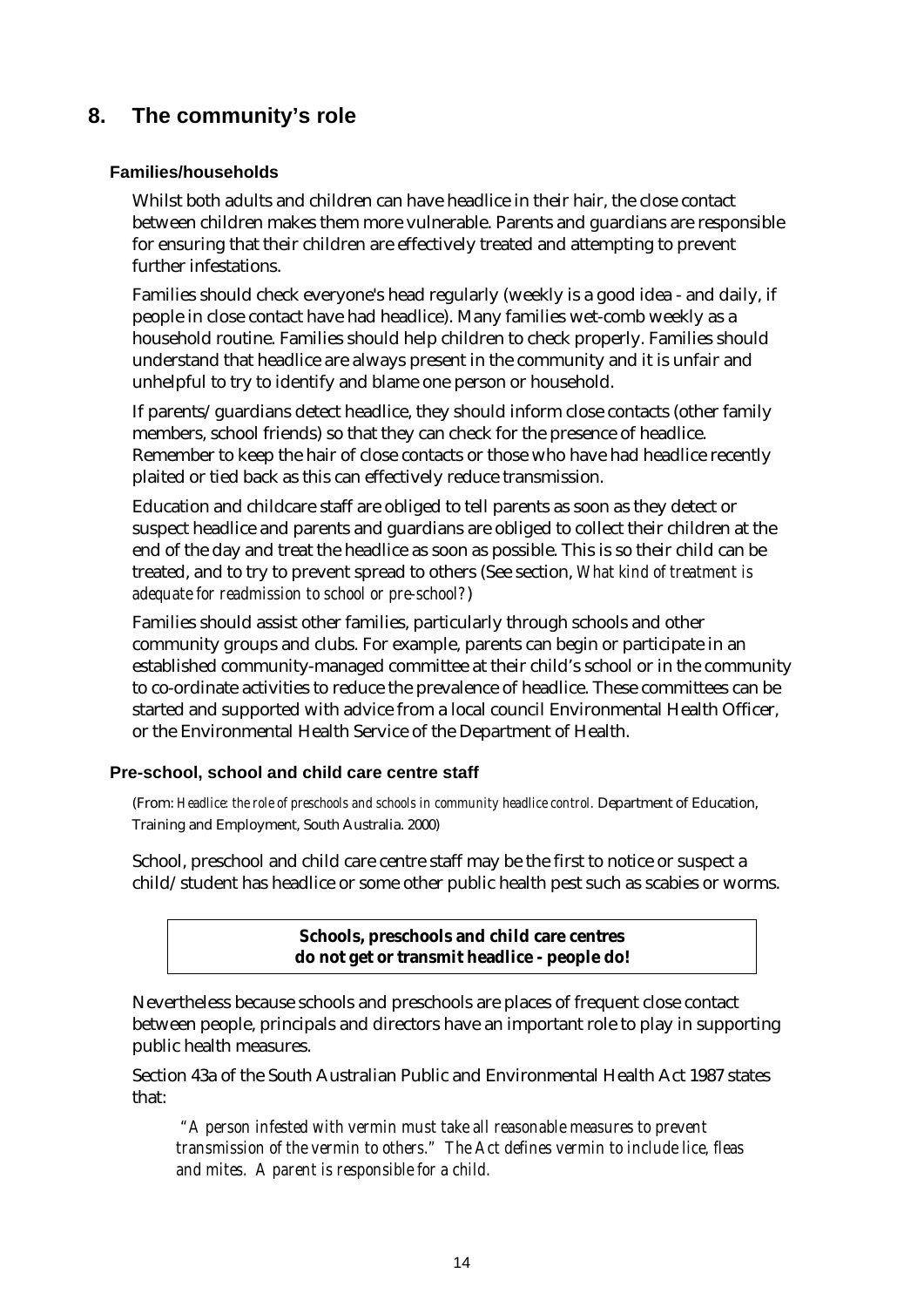Preschool, school and child care centre staff, therefore:

- include in the curriculum or activities, information about control and prevention of transmission of public health pests,
- send periodic reminders during a detected headlice infestation to families to check hair weekly as a preventative measure,
- inform parents as soon as practical, and at least by the end of the day, if their child is suspected of having headlice,
- inform parents that proper treatment must be carried out before the child returns to the site (See section - *What kind of treatment is adequate for readmission to school or preschool?*)

A director or principal can:

- require that a child be treated before retuning to the school or centre,
- request confirmation from the child's general practitioner that effective treatment of headlice has occurred prior to the student returning to school,
- ensure headlice treatment chemicals are available to parents. These can be obtained from Supply SA (free to school card holders). It is important that treatments be stored under 30°C,
- inform the parents of children in close (same class/group) contact with the infested child that a case is suspected,
- inform parents of children in close contact of the need to check all household members' hair,
- provide parents with relevant prevention and treatment information available from the Department of Health, the school, the local council and the Department of Education and Children's Services.

It is **not** the role of school, preschool or child care centre staff to:

- conduct mass head inspections, or
- treat children.

### **Managing a case, or an outbreak of headlice**

If staff detect or suspect headlice in a child/student they should do the following:

Remove the child from **direct** head to head contact with others. The child need **not** be isolated. It is recommended to undertake an activity such that all children are doing something in the class where close head to head contact is unlikely.

Transmission occurs mainly via head-to-head contact. In rare cases, headlice may also be transmitted through shared contact with items (such as hats and helmets) which have recently been in contact with infested hair. Headlice do not jump, but they may crawl along surfaces.

Contact the parent/emergency contact person to arrange for the child to be checked and treated as soon as possible, and for household members to be checked and treated if headlice are detected. It is desirable to meet the parent/ guardian when they pick the child up to offer advice and explain their requirement to treat the child. Where there is doubt about treatment effectiveness, a letter from the child's general practitioner may be requested, declaring the child has been effectively treated for headlice. (See section, *What kind of treatment is adequate for readmission to school or pre-school?)*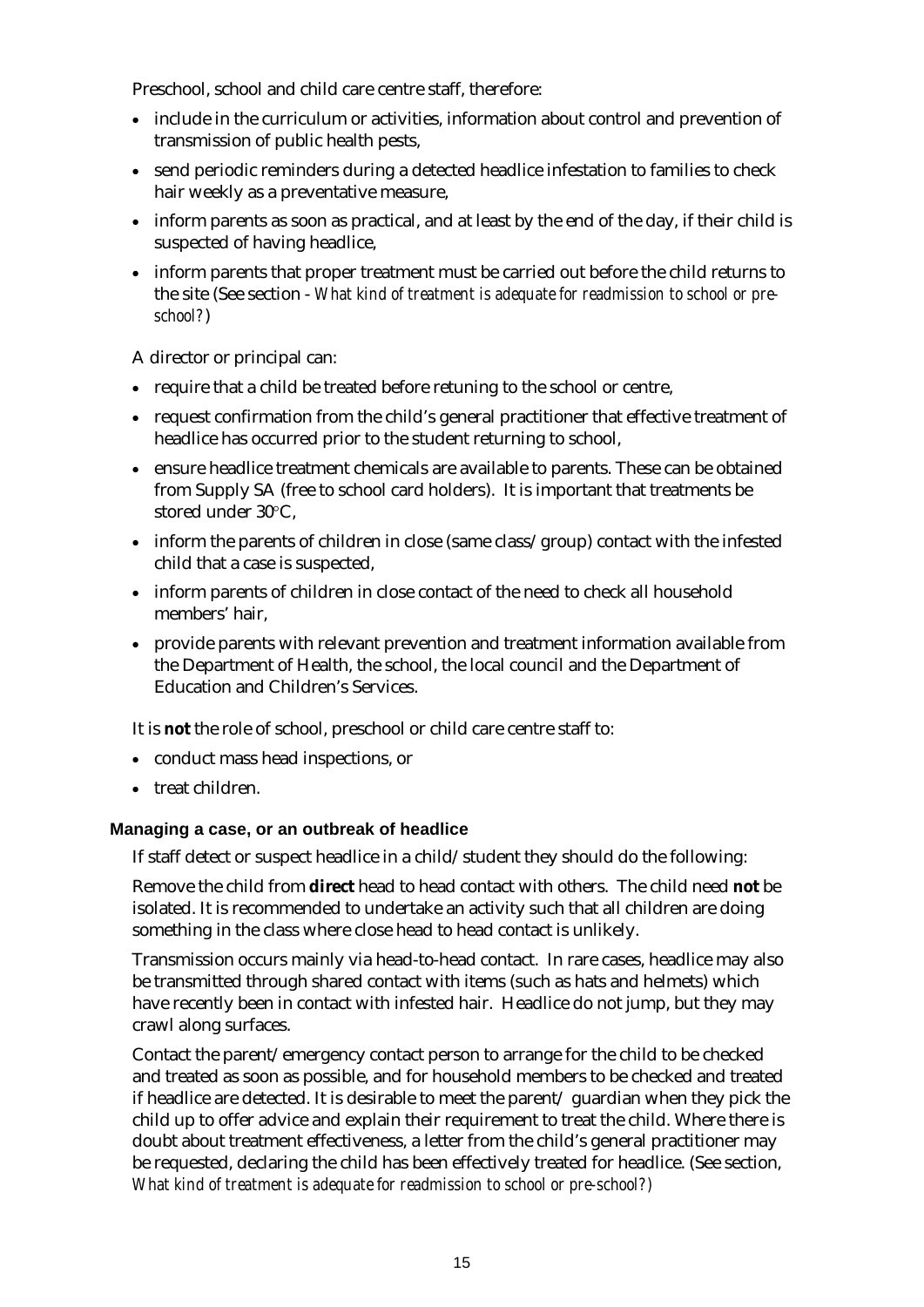Provide the parent of the infested child and parents of children in close contact with a copy of the Department of Health headlice pamphlet. Point out documentation explaining the child may return after treatment. Offer parents the opportunity to obtain headlice treatment products through the school or preschool. Products recommended by the Department of Health, including those containing maldison or permethrin, and headlice combs are stocked by Supply SA.

If headlice are persistently detected in a group of children, the principal or director should seek assistance from the local council environmental health officer or community health centre. The school may organise sensitive head inspections, with consent of the parents, of all close contacts within the school or centre. Checks for headlice may be conducted by community health nurses, but the emphasis should be on demonstrating the best way for families to treat and prevent headlice.

### **Conducting headlice inspections**

Checking for headlice is a family responsibility. The Department of Health recommends that *all* family/household members should have their hair checked weekly for eggs and headlice. Even if a mass headlice check was conducted with every child in a preschool, school or child care facility, these pests would probably not be eliminated. All household members and other close contacts should be checked for headlice on an ongoing basis to ensure the number of cases is minimised.

No staff member can be required to conduct a head inspection. However, if numerous cases of headlice are detected or suspected, a preschool or school may arrange head inspections of children in close contact within the site, subject to parent/guardian consent.

Any inspection of a child's head requires the consent of the parent/guardian and the child. This may be obtained via a standard consent sought from parents at the beginning of each year and/or a request at the time of an incident.

The adult conducting the head inspection should ask the child's permission immediately before checking the child's head. If the child says no, staff should contact the parent/guardian.

School, preschools and child care facility staff are not public health authorities. They can, however, support the control and prevention of transmission of public health pests, through a prompt and consistent response to a detected or suspected case.

### **Local councils**

Environmental health officers are authorised under the Public and Environmental Health Act to provide assistance and advice on the management of headlice.

Local councils can strongly encourage and support community-managed headlice programs by providing information and helpful contacts.

Councils may also have information on agencies in their area which are able to assist with specific problems related to headlice.

Proactive workshops, public displays, internet websites and seminars may be provided by councils as a useful means of sharing information and establishing contacts to assist the community.

### **Local council action when headlice numbers are abnormally high**

When dealing with headlice 'outbreaks', authorised officers can ensure that resource information is freely available to all households, families, community clubs and groups including schools and childcare centres.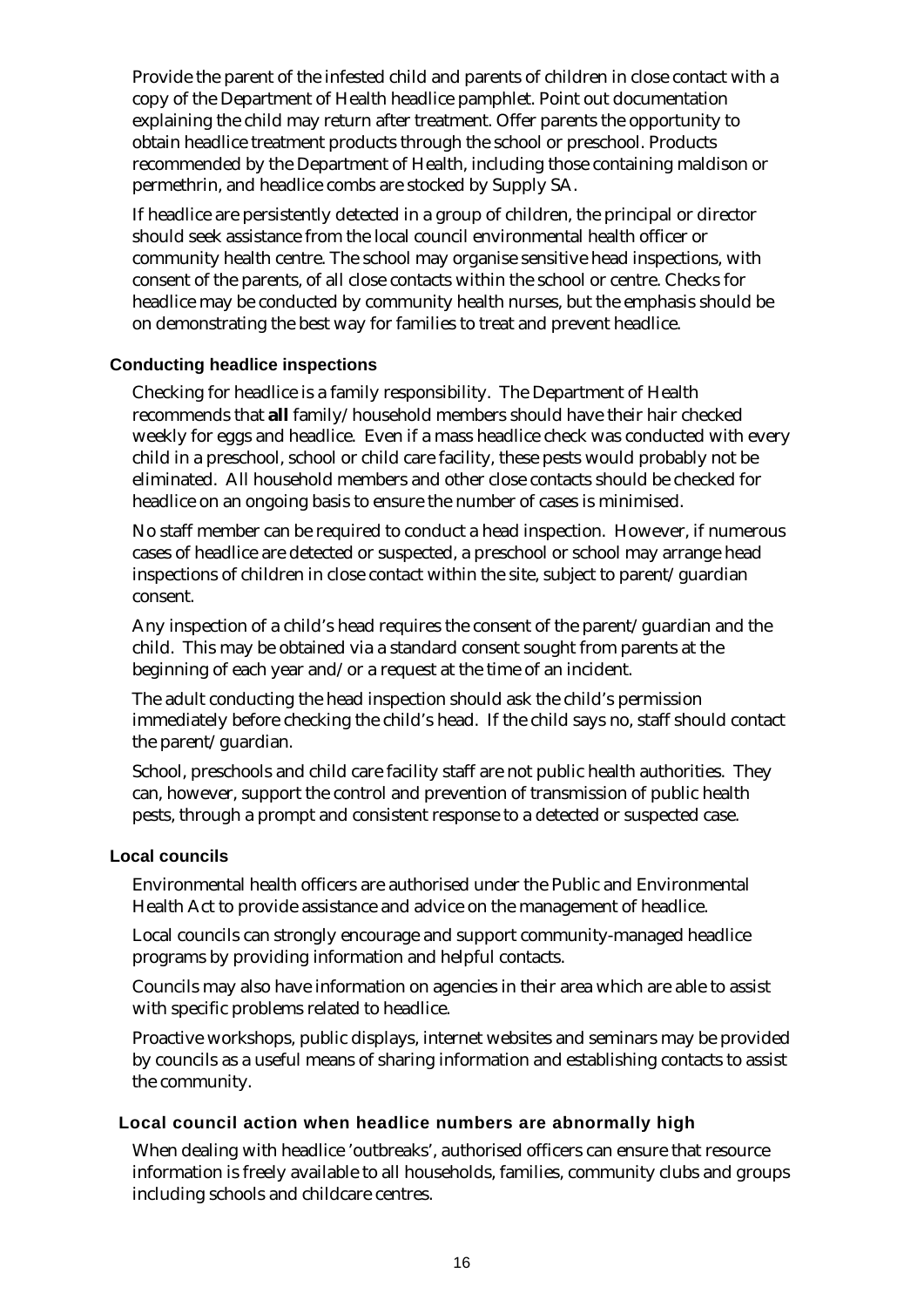Pre-schools, schools and child care facilities can be a focus during times of perceived headlice 'outbreaks' and may require the assistance of an authorised officer to develop a coordinated approach to the problem.

Accurate information can be made available by councils to staff, parents and children regarding how to:

- identify headlice and eggs (nits),
- select effective treatment(s),
- obtain supplies,
- apply treatment,
- follow-up treatment,
- assess the effectiveness of treatments,
- ensure prompt and effective strategies in schools and childcare services.

Authorised officers may provide support to education and childcare staff and other community groups by assisting households who have persistent problems with headlice. In some extreme cases, a home visit by the environmental health officer may be necessary. It is better to educate and support rather than take an enforcement approach. Local council environmental health officers can obtain information and advice from the Environmental Health Service of the Department of Health and other councils already extensively involved in headlice control.

### **Local councils should have public headlice management policy and procedures**

The policies may include:

- liaison with other resource people within the Local Government Area, for example community health nurses, pharmacists, general practitioners and hairdressers,
- liaison with other key community service providers including schools, childcare services and community clubs and groups,
- provision of professional development and in-service training, on headlice management to community workers including home and centre-based childcare providers, pharmacists, hairdressers, child and adolescent health nurses, council reception staff and Environmental Health Officers,
- procedures to provide one to one support for households experiencing particular difficulties with headlice treatment and management.

### **Community Health Centres**

Community health centre staff can have a key role in providing information regarding the treatment of headlice.

Community health centres may:

- develop the capacity in the centre, through an appointment system, to provide one to one care for families experiencing particular difficulties with headlice treatment and management,
- take a community leadership role in the education and health promotion aspects of headlice management.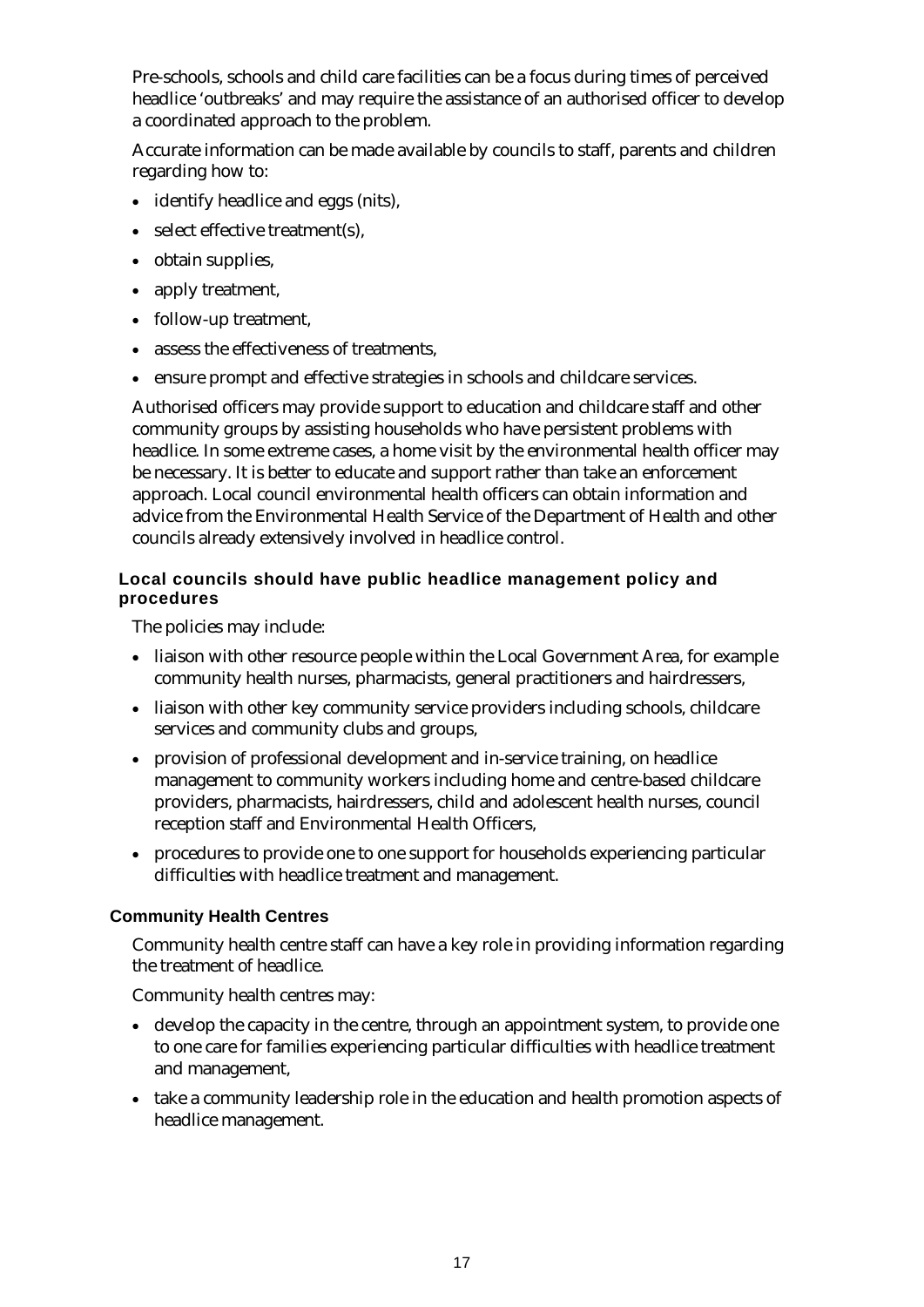Community Health Centres should have a headlice management policy and procedures. The policies may include:

- advisory and referral processes to community services and resources for families who are experiencing particular difficulties managing headlice,
- networking with the other community based organisations who are able to provide resources for headlice management, such as local government, general practitioners, pharmacists and hairdressers,
- provision of education sessions for families and workers through schools, childcare services, community clubs and groups.

### **Child and Youth Health**

Child and Youth Health is a State Government community child and youth health organisation. They can offer headlice management information and support through:

- the Parent Helpline on 1300 364 100 which is a 24 hour/7 days telephone service which offers advice on a range of issues affecting parents including headlice mangement. It is the normal cost of a local call from anywhere in South Australia,
- their child, family and youth health services,
- their website www.cyh.com

### **Department of Health (DH)**

DH is responsible for:

- provision of up-to-date, referenced and sourced information,
- dissemination of policy guidelines to key stakeholders on the detection, treatment and management of headlice,
- provision of an ongoing advisory service for public inquiries regarding headlice,
- ensuring consistency on this issue across the state,
- working collaboratively with schools, local government and other community services and individuals to actively adopt these management guidelines.

### **General practitioners**

General practitioners have a key role in the management of headlice transmission. They are encouraged to:

- provide information to the community on treatment and detection options,
- support education and childcare services and other community services who request a certificate confirming effective treatment of headlice prior to returning to school or work,
- maintain up-to date information on the wet-combing procedure and currently recommended chemical treatments,
- support families and households in the control of headlice,
- have an awareness of community services and resources to where families who are experiencing particular difficulties can be referred,
- prescribe or recommend treatment **only** when a positive identification of active headlice has been made.

General practitioners should be aware that headlice infestation is not a notifiable disease.